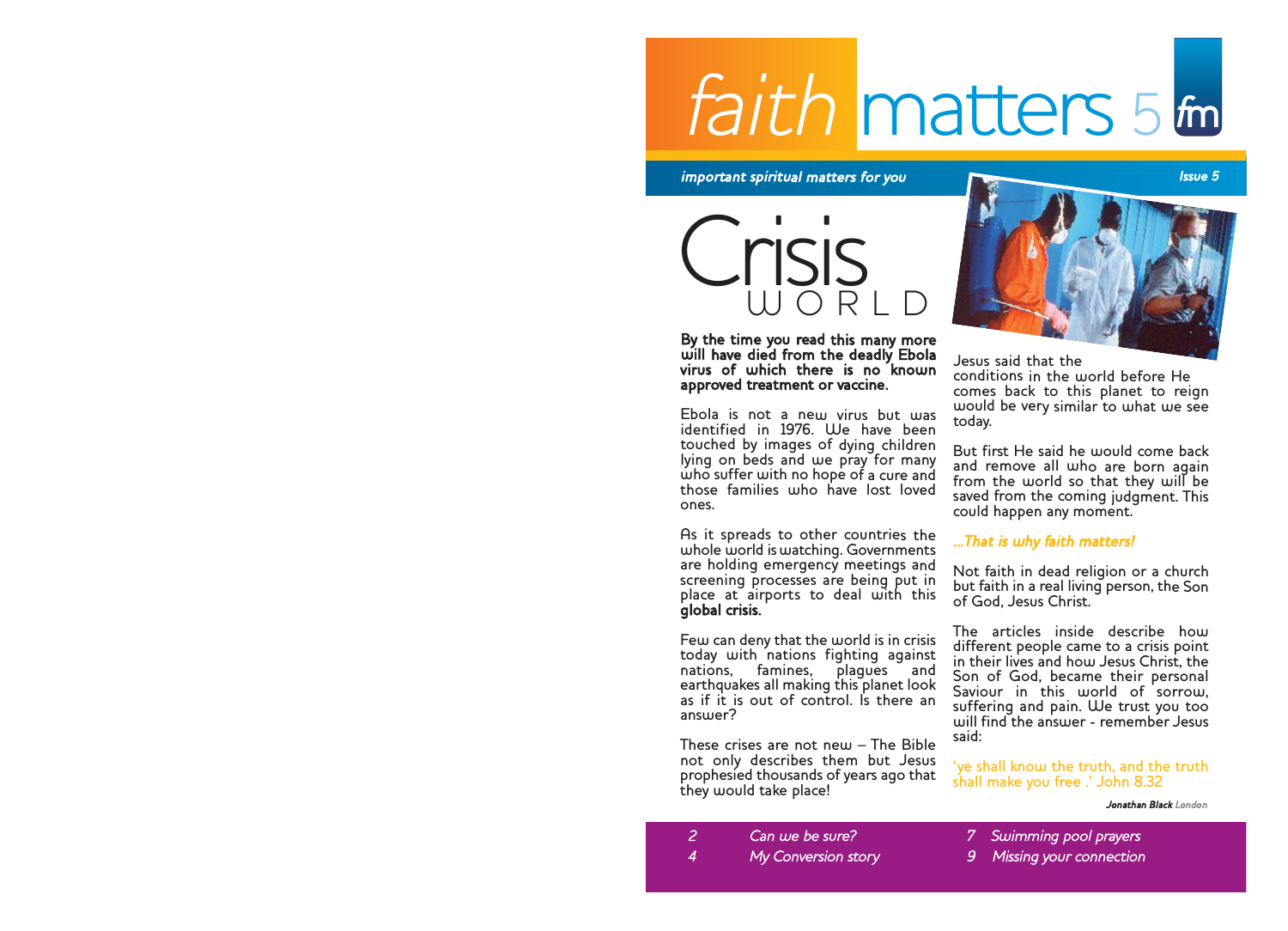# **CAN WE BE** SURE?



We just have to wait and see – at least that's what so many people say when it comes to the issue of where they are going to be beyond death.

**By Paul McCauley,**  Belfast

So when someone says he is sure he's going to heaven many people respond, silently if not verbally, Who does he think he is? They think the statement stinks of pride, smacks of presumption and is seriously premature. But is it?

Is it pride to say I know I'm going to heaven? It would be if getting there depended on how good I am, but that's one of the unique things about the Christian Gospel – it states that none of us is good enough for heaven, Rom. 3.23, but God has provided a Saviour for us, 1 John 4.14.

Imagine that you know someone who needs life-saving surgery and the operation is very risky. You ask how he feels about the surgery, and he tells you he has no worries at all. Now you would never think of accusing your friend of pride. You recognise that his confidence isn't self-confidence; it's confidence in the surgeon. He has committed himself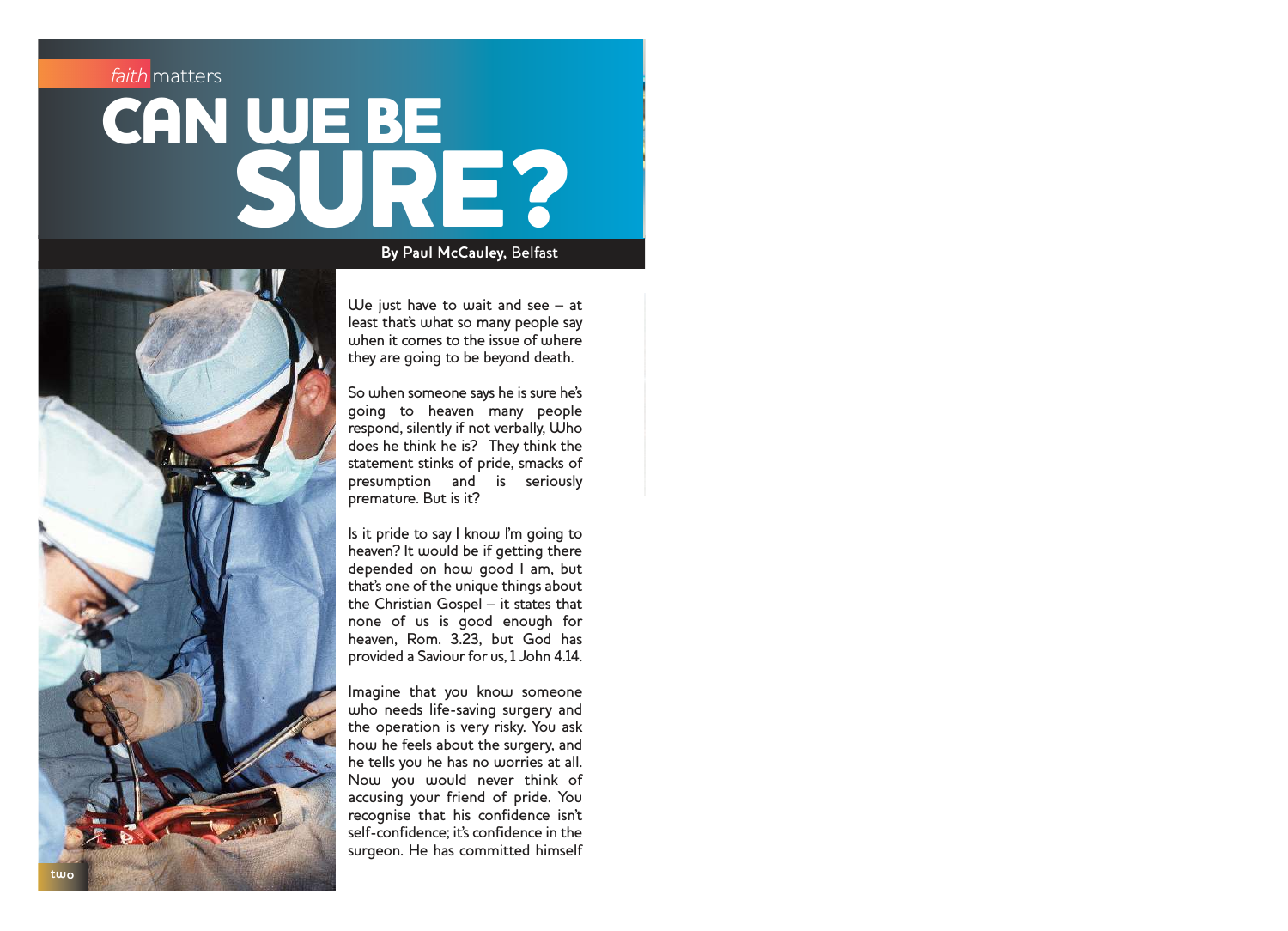

For all have sinned, and come short of the glory of God; Rom 3.23.



to safe hands and so he has no worries.

This illustrates why I can say I know I'm saved. It's not a claim about how great I am; it's a claim about how great my Saviour is. We all have this problem which is not merely life-threatening but soul-destroying. It doesn't just take people to the grave, but to hell. It's the problem

of sin and we are helpless to do anything about it. However, there is one who has offered to take on my case. He is the Lord Jesus Christ. He has the qualifications to deal with my sin because of who He is - He's fully God and truly man, John 1.1, 14, and because of what He's done - He died for our sins and rose again, 1 Cor. 15. 3-4. Thus He is uniquely qualified to save us from our sins, Acts 4.12. That's who I'm trusting to save me.

So when I say I'm sure I'm saved, it's not pride, I'm depending on the work of Christ. But is it not presumption to say you know for sure? It would be if I didn't have the Word of God. The Bible has proven its claim to be the inspired Word of God. That means we can safely and sensibly trust its message. It is full of promises that if we give up on our own efforts, abandon man-made methods of salvation, and put our trust in Christ to save us, our sins will be entirely forgiven, we will be brought into a right relationship with God now, and will be with Him in heaven forever, 1 John 5. 12 – 13). It's not presumption; I'm relying on the *Word* of God.

Some might still object, it's premature, you could be misinterpreting the Bible." That objection might carry some force but for the fact that God doesn't just promise heaven to the one who repents, He promises new life now. God's Spirit indwells those who are saved; giving them new aims, appetites and abilities so that they know this is real, Rom. 8.16. So, it's not premature, I have the witness of the Holy Spirit.

So you don't need to doubt where you're going to be in the eternal world. For those who accept God's offer of forgiveness through Christ, the Bible guarantees they will never perish. Those who do not accept that offer, the Bible guarantees they will perish forever.

...You can be sure of it!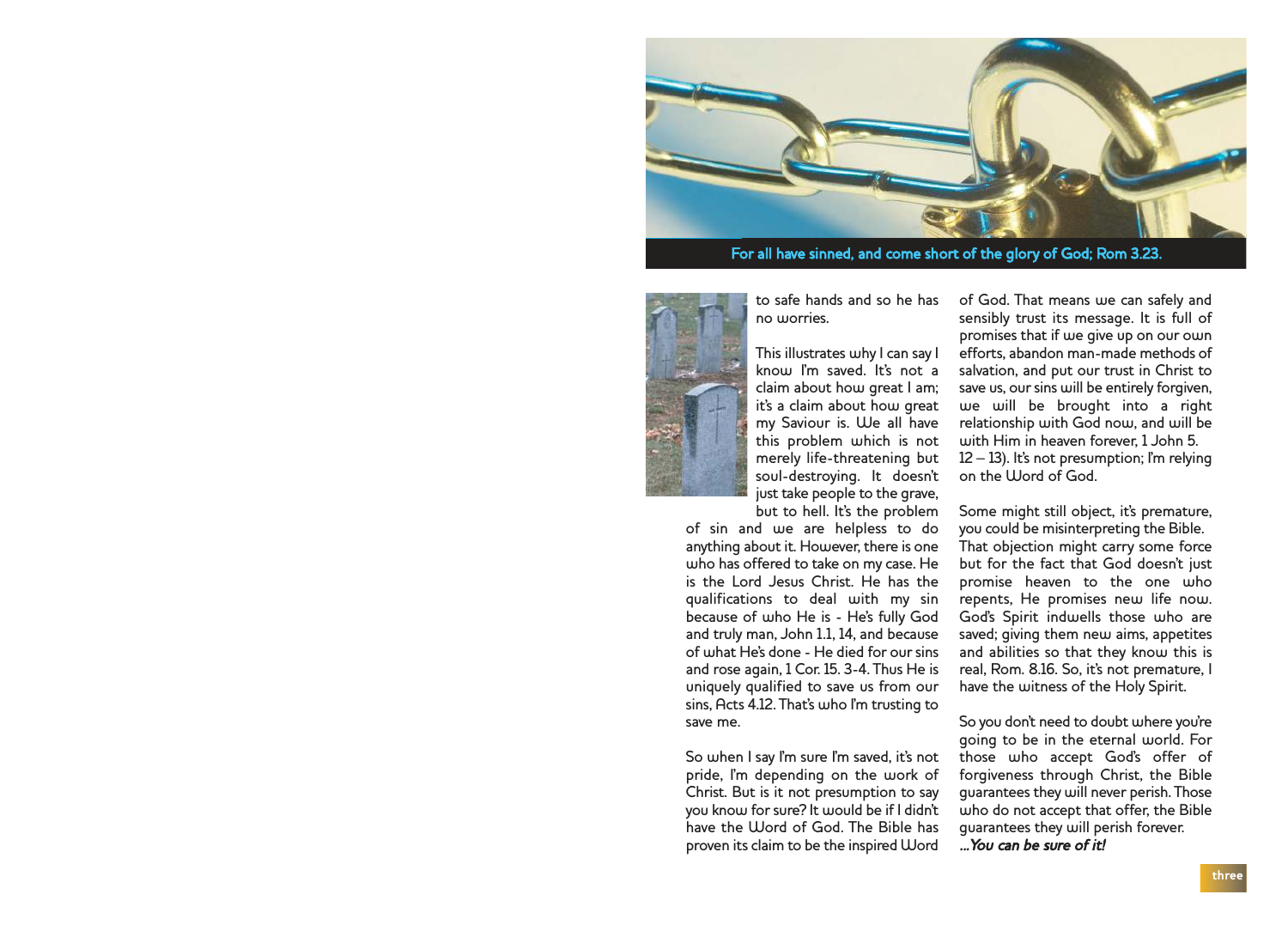faith matters

My conversion story

by Ian Campbell, South Shields, England



I was born in 1949 and my parents, because of their nominal association with the Church of England, had me 'sprinkled/baptised' when I was a few weeks old. During this ceremony, the vicar told the assembled family members, 'This baby is now a child of God.' Nothing could have been further from the truth! I was made to attend Sunday School, but these occasions made little or no impression upon me. One thing I remember well

from my final year in junior school was the weekly radio broadcast entitled HOU THINGS BEGAN, there was no television in schools in those days! It was all about evolution. It gripped me and it took no effort on my part to focus on the loudspeaker in the corner of the room. Little did I realise at that time that the information being pumped into our classroom every Friday, was the Devil's lie.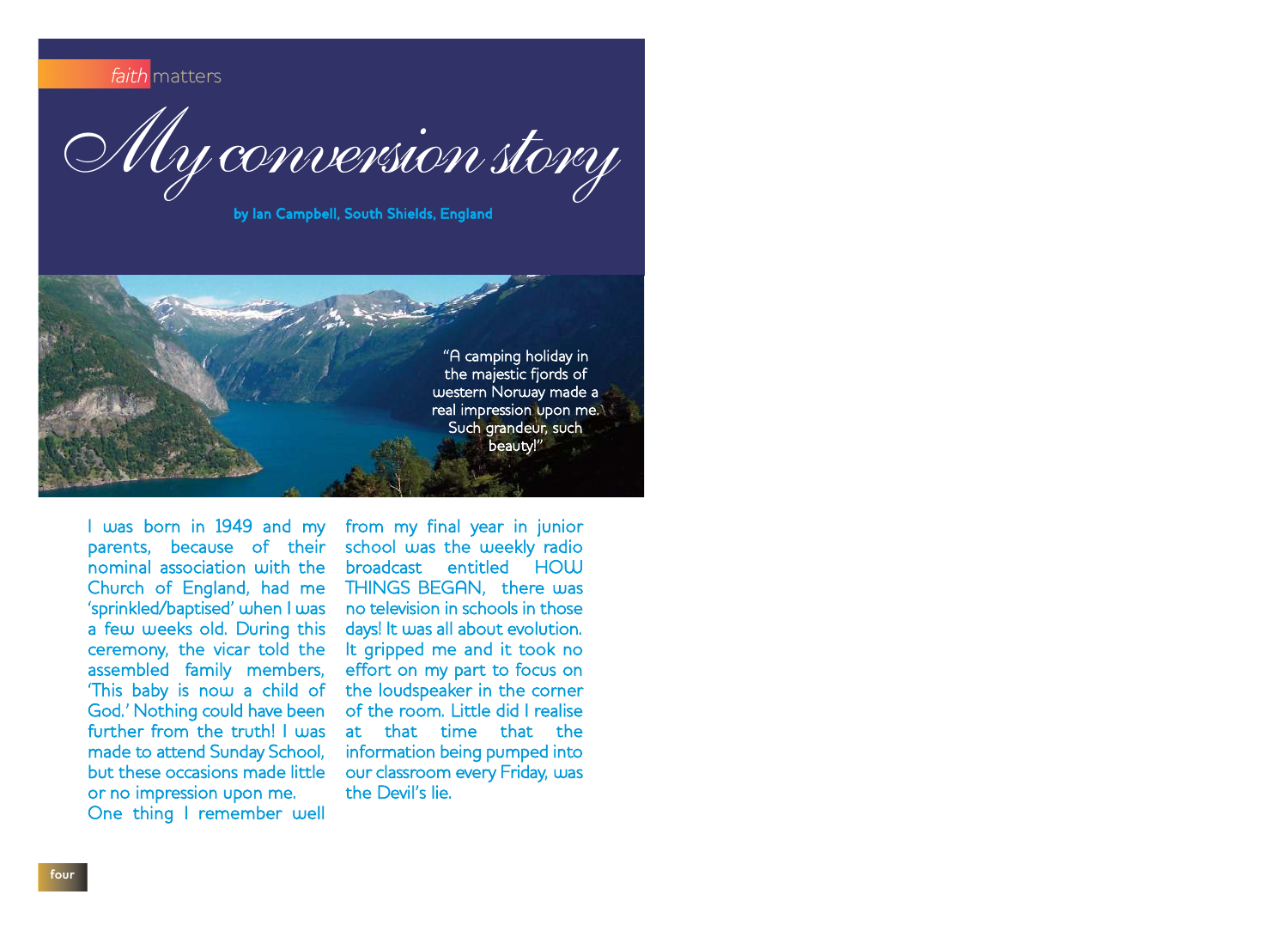Evolution means 'There is no God '. It robs humankind of its God-given dignity and glory. Unlike the beasts in the field, we are made in the 'image of God '. Evolution teaches that you and I are just some great cosmic accident, and we're of no more value than the algae in the pond or slug on the cabbage leaf. I swallowed the lie, 'hook, line and sinker '.

However, as I progressed into my late teens and well into the 'Swinging Sixties', I did begin to question these things. A camping holiday in the majestic fjords of western Norway made a real impression upon me. Such grandeur, such beauty! In the same summer I went hitchhiking to Scotland, my aim being to reach John O'Groats in the extreme north. It was at Inverness that I managed to get a long lift that would have enduring, positive consequences. The driver, a former alcoholic, was now a tea salesman on the road visiting his clientele on the north-east coast. He spoke only of one thing and that was God's 'so great salvation'. He was a Christian and spoke readily and sincerely of his own conversion, impressing upon me the need to get right with God, my Creator through Christ's death upon the cross. His<br>upords upere both direct and words were both direct and challenging, and I almost asked him to stop the car so that that he could help me to get 'saved'. I let the chance slip by, and as the driver dropped me off, he little realised how effective his witness had been. For years afterwards I would lie under the bed sheets at

night saying, 'Should I trust Christ? Should I receive Him?'

Following A levels, I started a four – year course at Sunderland Art College. Student life was exciting and yet with all its so-called liberties and freedoms, it seemed to me shallow and at times base. I know now that it was my Godgiven conscience that was starting to work overtime. I was beginning to feel the burden of sin pressing on me. Whilst this was unpleasant, it was the necessary starting point to getting right with God. John Bunyan's classic book, Pilgrim's Progress, begins with Pilgrim saying to his wife, 'I, your dear friend, am in myself undone by reason of a burden [sin] that lieth hard upon me." His wife, obviously unaware of her own sinful condition, thought he had gone crazy, but for Pilgrim the burden of sin was dreadfully real and he desperately wanted to seek out the remedy for his grave condition. Like Pilgrim, I too was burdened about my sin, and though separated by several centuries, we both found the solution at the same place – the Cross!

 Having finished Art College, I started a postgraduate teaching course at Newcastle University. It was at this time that two young men called, uninvited, to my home. They were Jehovah's Witnesses. They started to speak to me about the Bible, and in particular they majored on the endtime events found in Matthew ch.24. I found what they were saying to be very interesting but, due to my scanty Bible knowledge, was unable to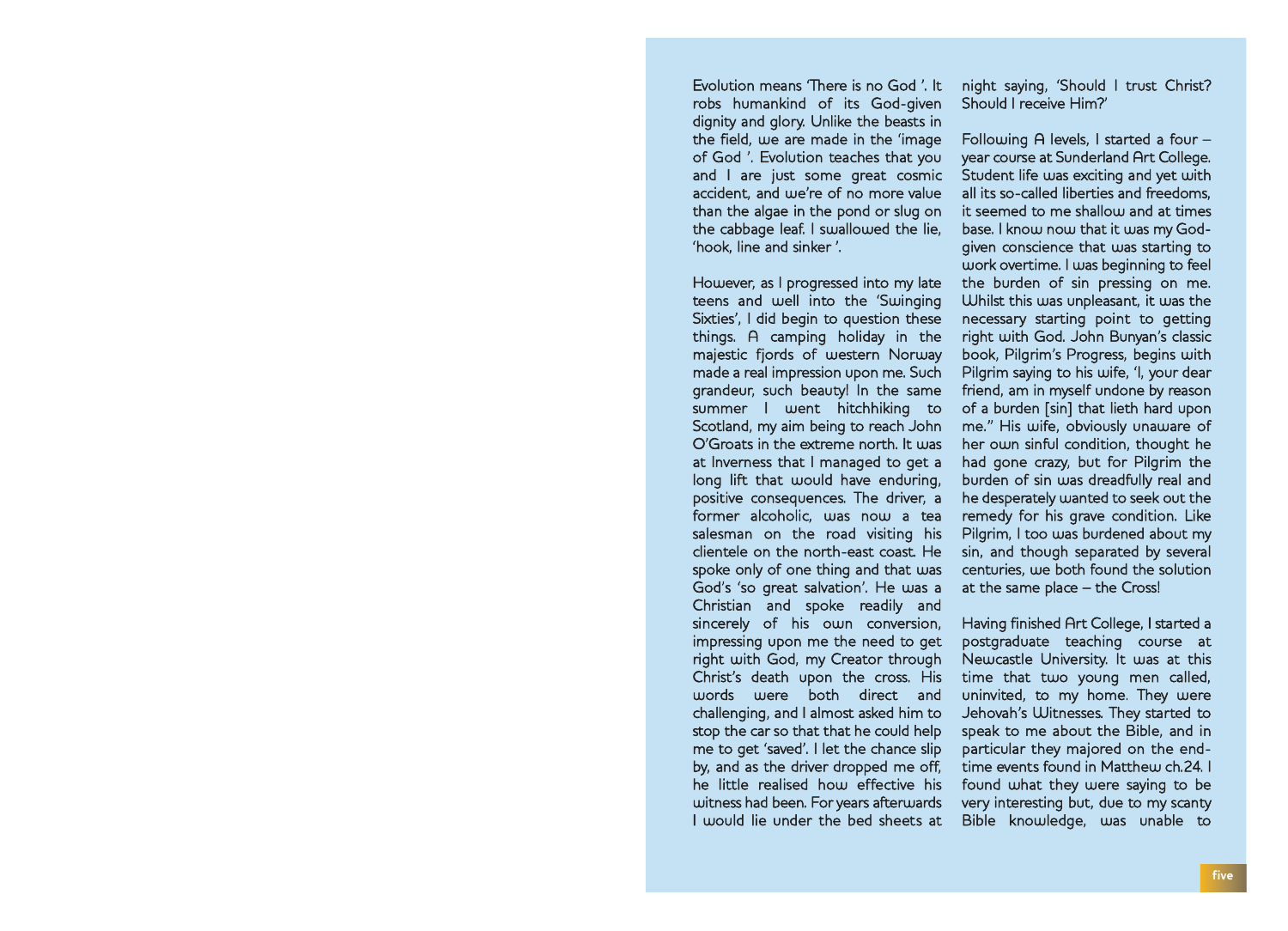

discern if what they were saying was true. I have since come to understand that the teachings of the Jehovah's Witnesses are indeed 'doctrines of demons'. I purchased a booklet from them. It was called THE TRUTH THAT LEADS TO EVERLASTING LIFE. I read it enthusiastically and raced through John's Gospel in one evening. My in spiritual deepening and I arranged for the two Witnesses to call back for a home Bible study. However, I was cautious and did wonder if what I was reading from their literature was indeed the truth. How could I find out? Who could I turn to for wise counsel?

At university I played football with a few other students, one of whom I was informed had studied theology. I decided to approach him and ask if he had a point of view on these vital matters. It was a 'red-letter day' for both him and I. In the providence of God, it turned out he only lived three miles from my home and attended a local church in South Shields! He arranged to meet me the following day. He asked me to bring the booklet I'd purchased and he'd bring his Bible. We sat together in the refectory, and systematically he went through their doctrine and exposed their errors by using the yardstick of Scripture. It was obvious that this student was very, very familiar with the Bible. He even came to the home Bible study I'd arranged with the two young men and they left with their tails between their legs, somewhat overwhelmed by the Bible knowledge of my colleague.

I bought a Bible and with great keenness continued reading through the New Testament. I started to attend Gospel meetings in various Gospel Halls in the locality. The Gospel made absolute sense to me and there was no resistance on my part. I was a sinner: Christ had died for sinners upon the cross and I needed to accept God's abundant provision for me as outlined in the 'glorious Gospel'. In the quietness of my own bedroom, I received Christ as my Saviour, abandoning myself to His amazing grace and trusting God's Word which declares that God is 'just, and the Justifier of him which believeth in Jesus' – Romans 3:26.

#### Now it could be truly said that I was a child of God!

That step of faith brought me into 'a large place' – forgiveness, peace with God, eternal life etc. God's salvation is wonderful beyond my understanding and I can testify that its wonder never diminishes even with the passing of over forty years. I was subsequently baptised by immersion and received into fellowship at Hebron Hall, South Shields. I am eternally grateful that Christ died for my sins upon the cross, was raised again the third day, and that through His mercy and grace I ever came to hear the Gospel and responded to it positively. 'Blessed (happy) is he whose transgression is forgiven, whose sin is covered,' Psalm 32. 1.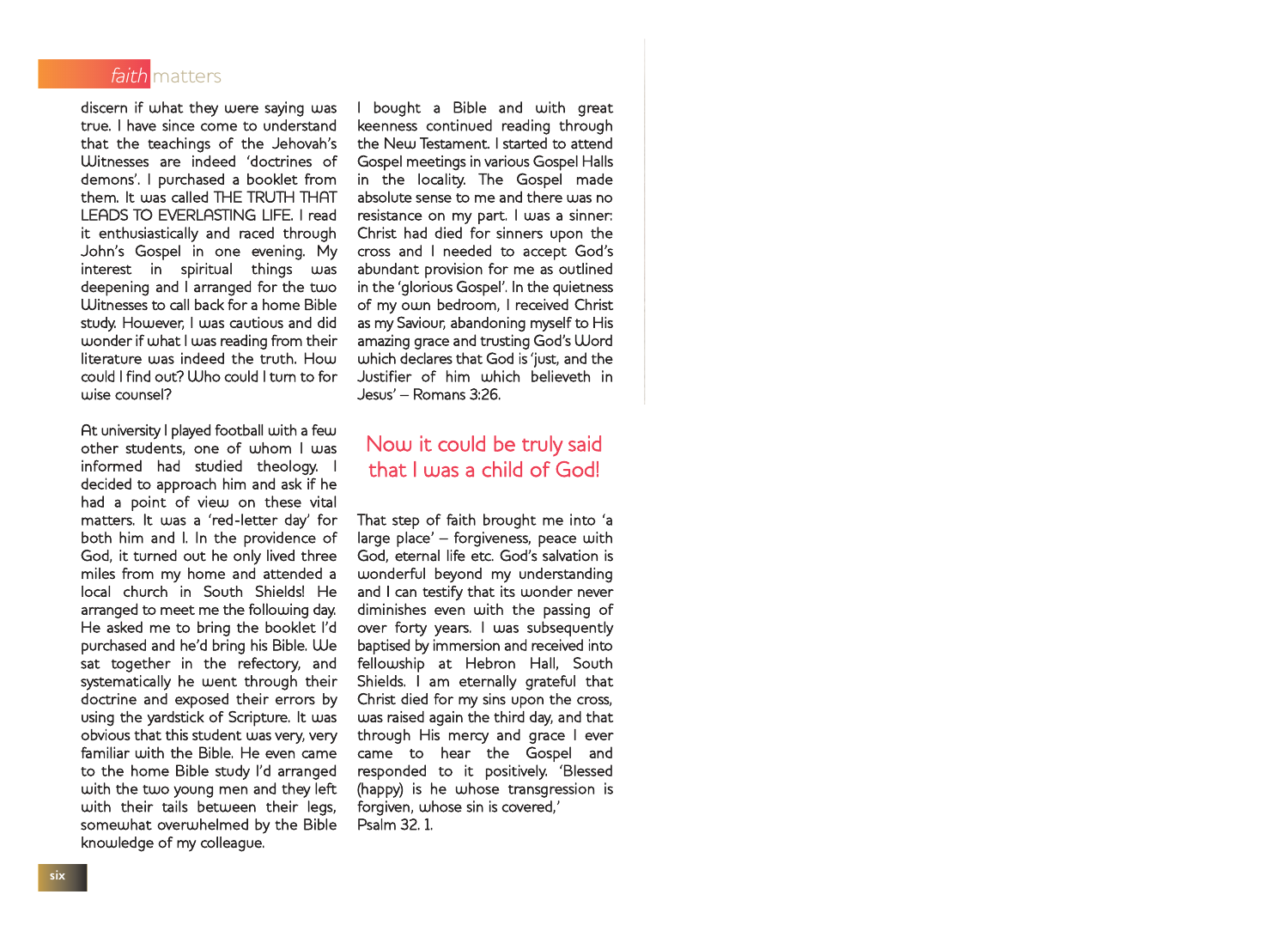## Swimming Pool Prayers,

Jeremy Singer, Bridge of Weir, Scotland

'And he spake this parable unto certain which trusted in themselves that they were righteous, and despised others: Two men went up into the temple to pray; the one a Pharisee, and the other a publican. The Pharisee stood and prayed thus with himself, God, I thank thee, that I am not as other men are, extortioners, unjust, adulterers, or even as this publican. I fast twice in the week, I give tithes of all that I possess. And the publican, standing afar off, would not lift up so much as his eyes unto heaven, but smote upon his breast, saying, God be merciful to me a sinner. I tell you, this man went down to his house justified rather than the other: for every one that exalteth himself shall be abased; and he that humbleth himself shall be exalted .' The Bible - Luke 18. 9-14

Modern society is often superficial. So long as celebrities look good, they are happy to feature in Hello Magazine or in the gossip columns of the daily newspapers. And we are just as eager to admire them, following their antics with avid interest. However in all honesty, we know that what's on the inside matters most. Heartfelt character counts for more than skin-deep beauty.

In the Bible passage above, the Lord Jesus recounts a story of two stereotypical people. The first man is a respectable religious teacher. He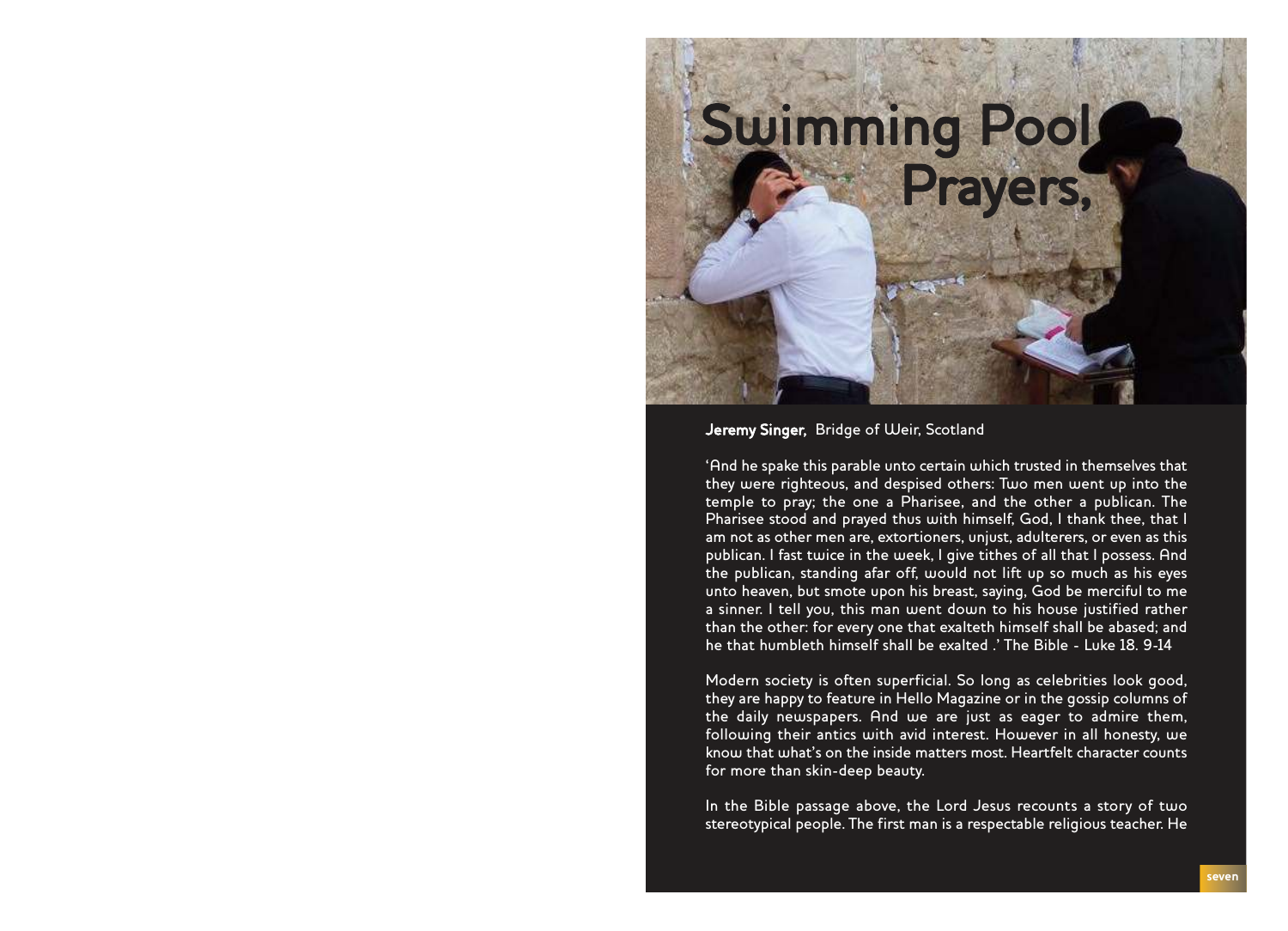

says the right words, wears the right clothes and mixes in the right society. The other man is a treacherous tax collector. He works for the occupying Roman forces. He overcharges people for their income tax and pockets the difference. No one likes this miserable, moneygrabbing man. In the story, we overhear both people saying their prayers. The Temple in Jerusalem, where the two men meet, is like a swimming pool – the first man is praying at the shallow end whereas the second man is in at the deep end. humanity: The heart of man is deceitful and desperately sick, Jer. 17. 9

So none of our good works count, since we are sinful on the inside. Like mouldy fruit at the market stall, we might have clean and shining exteriors but conceal rotten flesh inside. The key question is: are we prepared to acknowledge our problem? This first man won't face up to the issue at all, either because of ignorance or apathy.

"Man looks at the outward appearance but the Lord looks at the heart," 1 Sam. 16. 7.

#### The Shallow End

The religious teacher vainly tries to remind God of how good he is. This man appears to be law-abiding and charitable. Perhaps we feel similar – we carefully stick to speed limits and generously donate to Children in Need. Outwardly, we seem to be entirely moral and upstanding. However, such a character is entirely superficial. At this point, we need to learn an important lesson:

Man looks at the outward appearance but the Lord looks at the heart, 1 Sam. 16. 7.

God's penetrating gaze gets below the surface. He scans and assesses our innermost motives and instincts. Here is God's universal verdict on

#### The Deep End

The second man in the Lord Jesus' story is completely different. This swindling tax collector immediately recognises his wrongdoing, referring to himself as 'a sinner '. He stands far away from other people, filled with a deep sense of shame. He realises that he deserves judgment from God, as he beats on his chest with remorse. In desperation he cries out, 'God be merciful to me.' These are the kinds of prayers that God answers – humble expressions of acute need. When we honestly confess our wrongdoing and call out to God, He forgives us at once.

If we confess our sins, He is faithful and righteous to forgive us our sins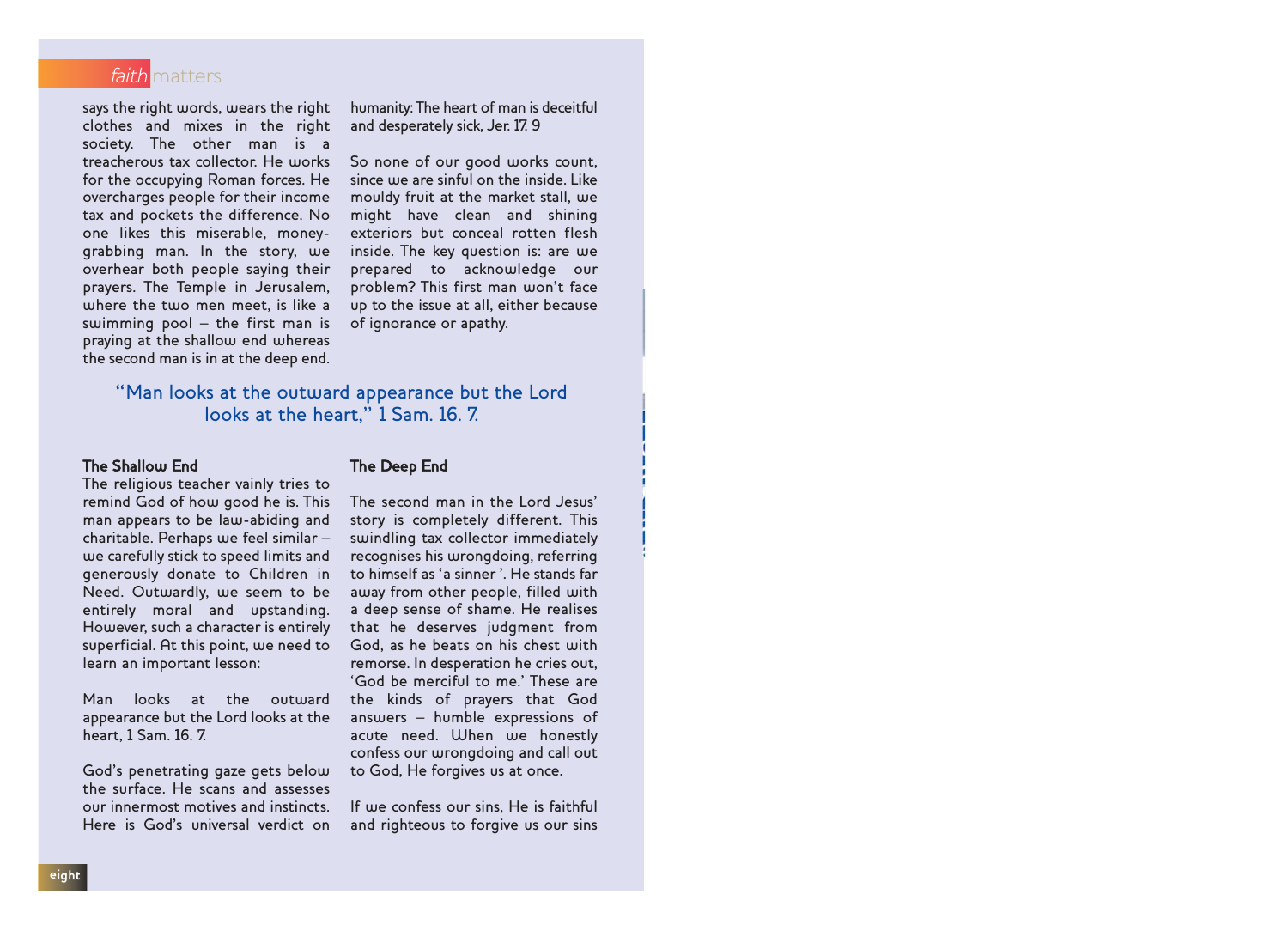and to cleanse us from all unrighteousness, 1 John. 1. 9.

Divine forgiveness is based entirely on Christ's death – which<br>Christians – remember – with remember thankfulness every week when they break bread at the Lord's Supper.

Christ died for our sins according to the scriptures, 1 Cor. 15. 3

Trusting in Christ is an entirely inward action, a hidden sense of earnest dependence on God. Faith, by its nature, can never be superficial. It goes deep down to the core of our being. This is how to pray at the deep end – making



#### MISS FRTION! Stephen Buckeridge, London

As an airport chaplain, I regularly meet passengers who are running late. They are often anxious and understandably want to do all they can to make their flight. However, I recently helped someone who had missed a flight in different circumstances. The passenger had arrived at the airport in good time but had simply become preoccupied with other things until they suddenly realised it was too late to board their flight!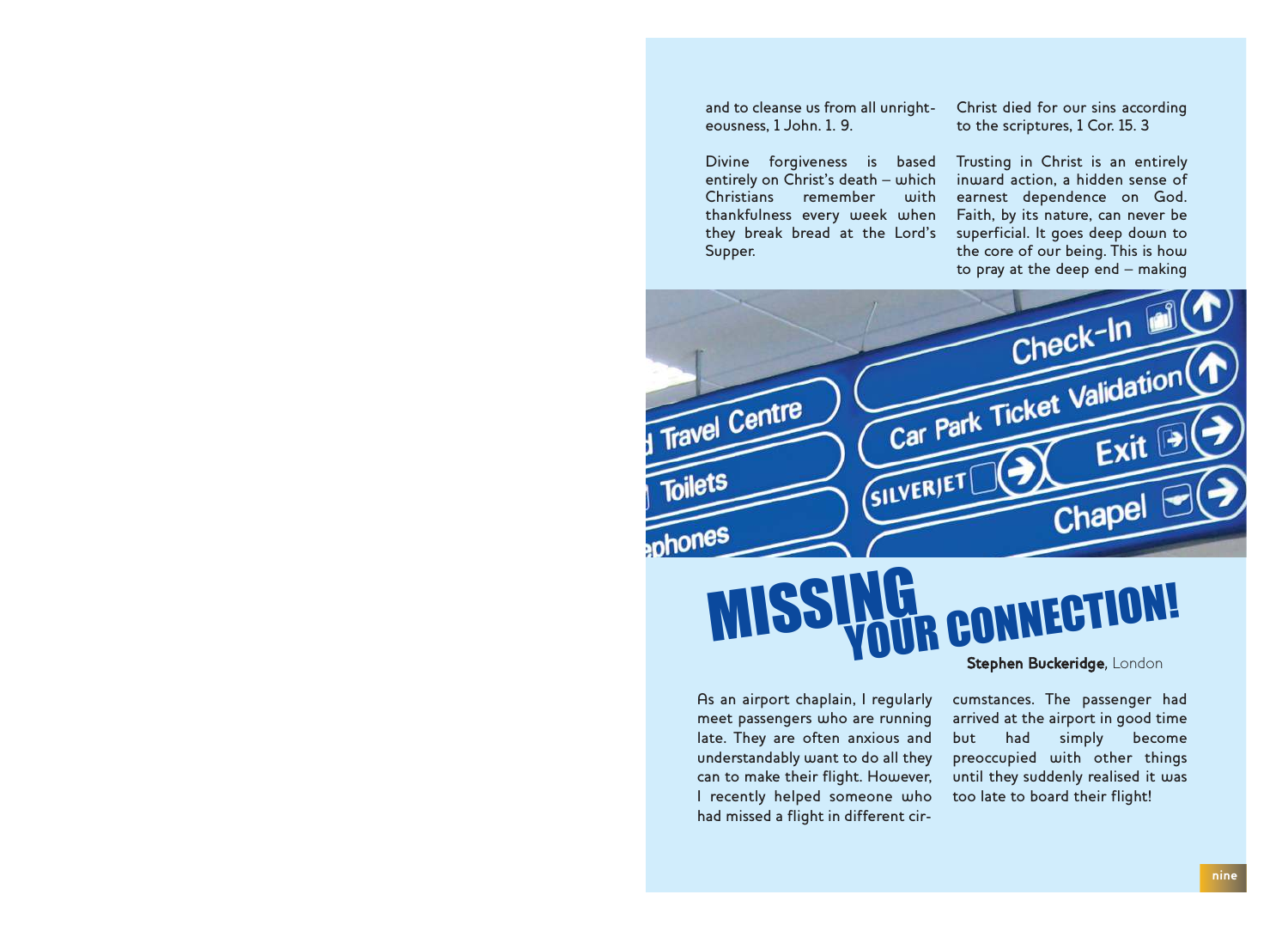

Plans for their arrival several thousand miles away had to be rearranged, a rebooking charge paid and overnight accommodation organised. What no one could help with was their frustration at knowing they had missed out on what they were hoping to do for no good reason. The mixture of embarrassment, regret and powerlessness to reverse the situation was obvious.

As I reflected on the experience of this unfortunate passenger, I thought of how easily we become distracted in our lives. We are all on the journey of life! While death may seem to be the ultimate destination it is only the 'departure lounge' from which we exit this life and arrive in the next! The Bible teaches that there are only two destinations in the next life – heaven or hell. Where will you be when you exit this life? How are your preparations going for your

final destination? The Bible couldn't be simpler when it says 'Prepare to meet your God ', Amos 4.12. This is not some distant, vague possibility. Within a relatively short number of years, and perhaps far fewer than we imagine, it is a certainty we must all face.

The warning is all the more poignant as the Bible also says, 'It is appointed unto us once to die and after this the judgement', Heb. 9.27. The wrong that we have all done such as lying, hurting others and failing to put God first in our lives offends God, Rom. 3.23. Nothing that offends God's character of holiness can enter His presence in heaven. The only possible destination for those who do not go to heaven is the alternative of hell and eternal punishment. No wonder the Bible warns, "Flee from the wrath to come," Matt. 3.7.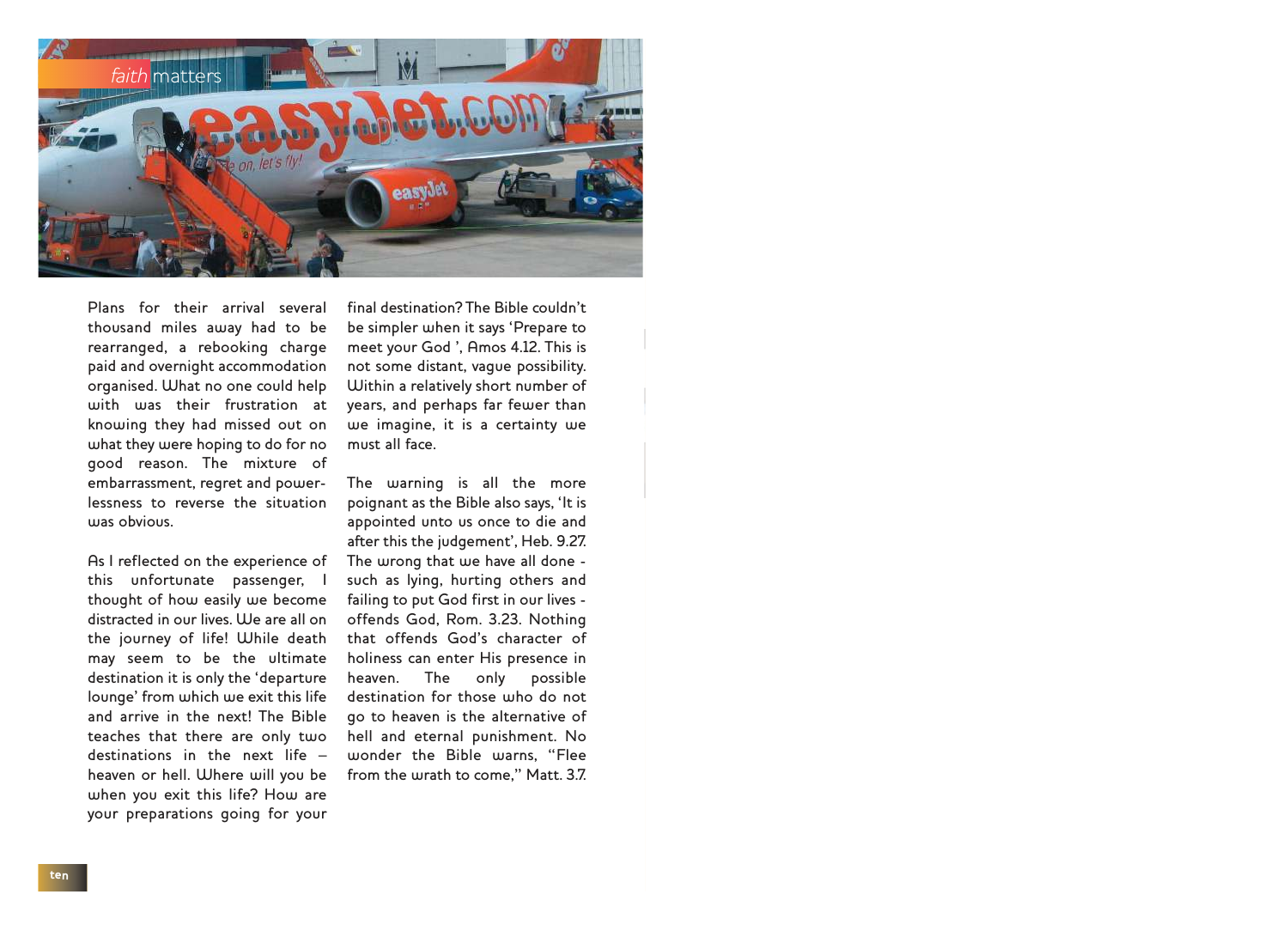The good news of the Bible is that it is entirely unnecessary to be separated from God for eternity. Before you dismiss this and say I wouldn't want to be with God remember that without God you cannot have peace, justice, truth, joy, life, kindness and so much more. The truth is that "Christ Jesus came into the world to save sinners" – this was why He came! Through his perfect life, death and

never met, so reaching heaven is dependent on faith in Christ and the work He has done. The Bible states, "Believe on the Lord Jesus Christ and you will be saved," Acts 16. 31.

I imagine that one of the worst parts of suffering in hell will be the perpetual thought that it wasn't necessary to be there. Excuses for ignoring God's offer of eternal life



resurrection, a way has been made for God to be able to justly forgive sin. About the matter of arriving in heaven, Jesus said 'I am the way, the truth and the life,' John 14.6. Today, eternal life, peace with God and the knowledge of a wonderful eternal destiny are amazing gifts God wants us to have. It is essential we turn from going our own way and trust Christ to save us from the consequences of sin. Just as boarding an aircraft to fly to a distant destination requires dependence on designers, pilots and engineers we have probably will seem trivial. What may now seem like the most logical of reasons for rejecting salvation through Christ will be swallowed up in an eternity of regret.

We go to huge efforts to ensure we are not late in everyday circumstances such as catching a flight. Make sure you are not late when it comes to being right with God and possessing eternal life. The Bible warns, How shall we escape if we neglect so great salvation? Heb. 2.3. Trust Christ while you have the opportunity.